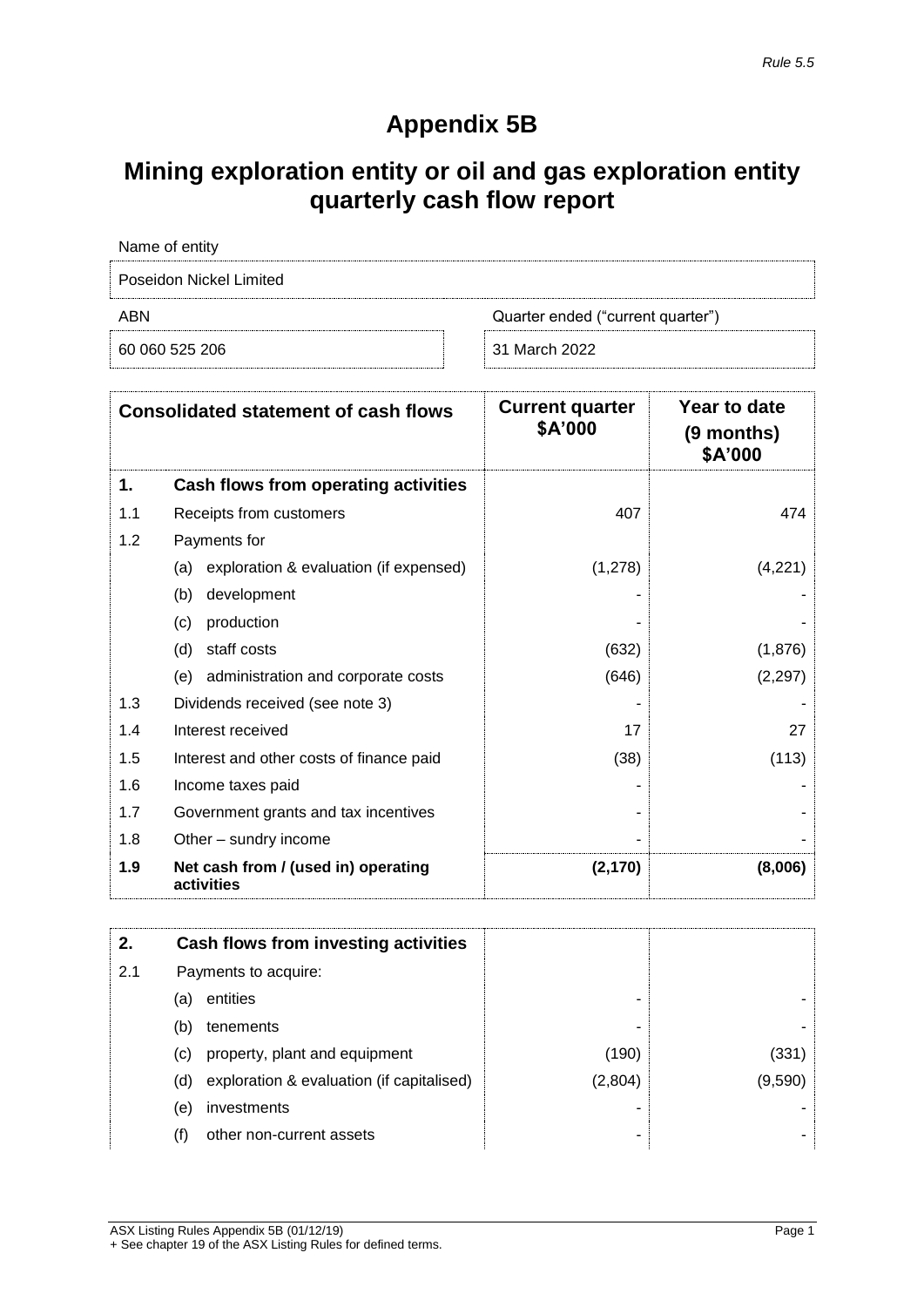|     | <b>Consolidated statement of cash flows</b>       | <b>Current quarter</b><br>\$A'000 | Year to date<br>(9 months)<br>\$A'000 |
|-----|---------------------------------------------------|-----------------------------------|---------------------------------------|
| 2.2 | Proceeds from the disposal of:                    |                                   |                                       |
|     | entities<br>(a)                                   |                                   |                                       |
|     | (b)<br>tenements                                  |                                   |                                       |
|     | property, plant and equipment<br>(c)              |                                   |                                       |
|     | (d)<br>investments                                |                                   |                                       |
|     | other non-current assets<br>(e)                   |                                   |                                       |
| 2.3 | Cash flows from loans to other entities           |                                   |                                       |
| 2.4 | Dividends received (see note 3)                   |                                   |                                       |
| 2.5 | Other (provide details if material)               |                                   |                                       |
| 2.6 | Net cash from / (used in) investing<br>activities | (2,994)                           | (9,921)                               |

| 3.   | Cash flows from financing activities                                                       |          |
|------|--------------------------------------------------------------------------------------------|----------|
| 3.1  | Proceeds from issues of equity securities<br>(excluding convertible debt securities)       | 28,000   |
| 3.2  | Proceeds from issue of convertible debt<br>securities                                      |          |
| 3.3  | Proceeds from exercise of options                                                          |          |
| 3.4  | Transaction costs related to issues of equity<br>securities or convertible debt securities | (1, 196) |
| 3.5  | Proceeds from borrowings                                                                   |          |
| 3.6  | Repayment of borrowings                                                                    |          |
| 3.7  | Transaction costs related to loans and<br>borrowings                                       |          |
| 3.8  | Dividends paid                                                                             |          |
| 3.9  | Other (provide details if material)                                                        |          |
| 3.10 | Net cash from / (used in) financing<br>activities                                          | 26,804   |

| 4.  | Net increase / (decrease) in cash and<br>cash equivalents for the period |          |         |
|-----|--------------------------------------------------------------------------|----------|---------|
| 4.1 | Cash and cash equivalents at beginning of<br>period                      | 21.944   | 7,903   |
| 4.2 | Net cash from / (used in) operating<br>activities (item 1.9 above)       | (2, 170) | (8,006) |
| 4.3 | Net cash from / (used in) investing activities<br>(item 2.6 above)       | (2,994)  | (9,921) |
| 4.4 | Net cash from / (used in) financing activities<br>(item 3.10 above)      |          | 26,804  |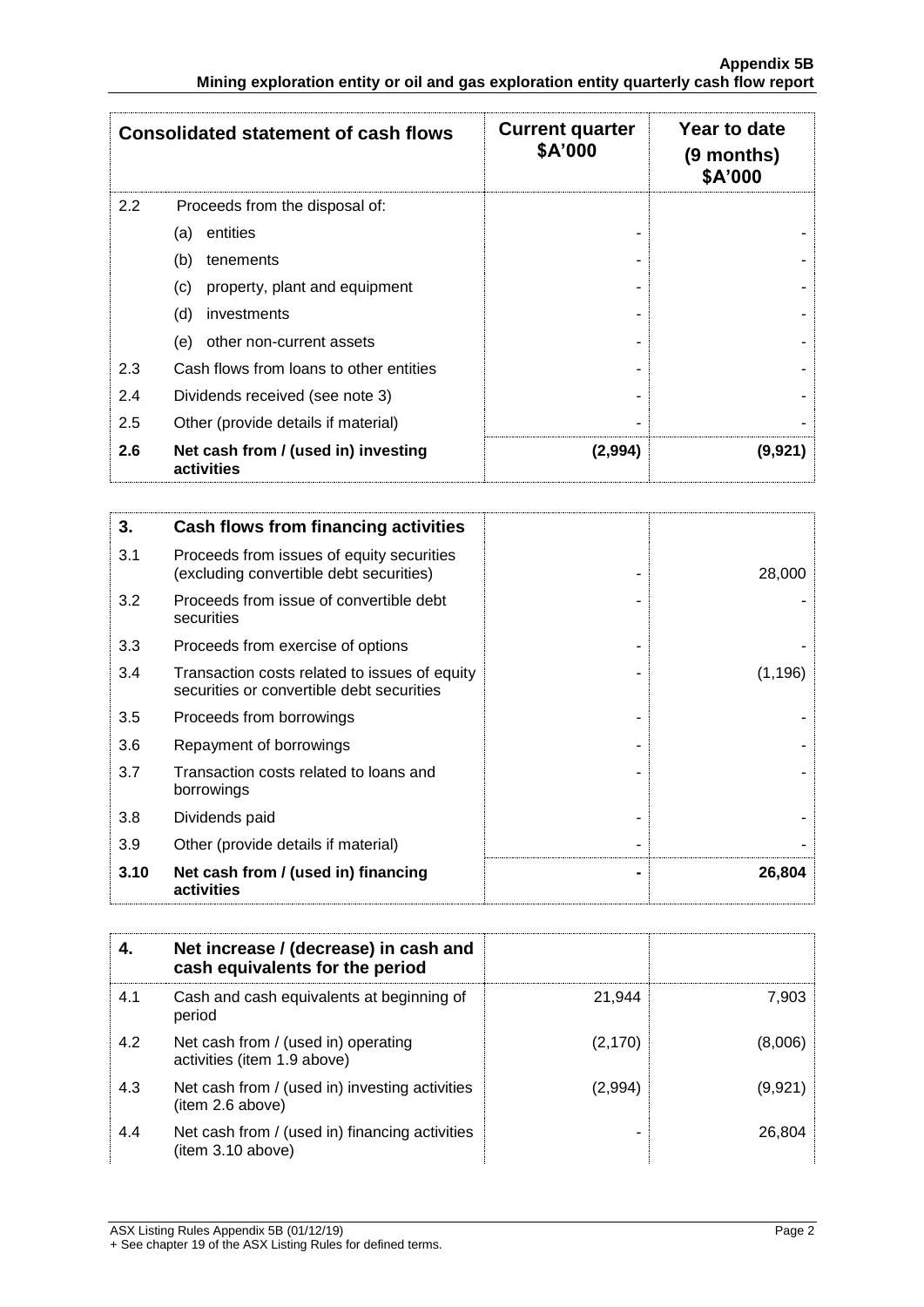|     | <b>Consolidated statement of cash flows</b>          | <b>Current quarter</b><br>\$A'000 | Year to date<br>(9 months)<br>\$A'000 |
|-----|------------------------------------------------------|-----------------------------------|---------------------------------------|
| 4.5 | Effect of movement in exchange rates on<br>cash held |                                   |                                       |
| 4.6 | Cash and cash equivalents at end of<br>period        | 16.780                            | 16.780                                |

| 5.  | Reconciliation of cash and cash<br>equivalents<br>at the end of the quarter (as shown in the<br>consolidated statement of cash flows) to the<br>related items in the accounts | <b>Current quarter</b><br>\$A'000 | <b>Previous quarter</b><br>\$A'000 |
|-----|-------------------------------------------------------------------------------------------------------------------------------------------------------------------------------|-----------------------------------|------------------------------------|
| 5.1 | <b>Bank balances</b>                                                                                                                                                          | 16.780                            | 21.944                             |
| 5.2 | Call deposits                                                                                                                                                                 |                                   |                                    |
| 5.3 | <b>Bank overdrafts</b>                                                                                                                                                        |                                   |                                    |
| 5.4 | Other (provide details)                                                                                                                                                       | -                                 |                                    |
| 5.5 | Cash and cash equivalents at end of<br>quarter (should equal item 4.6 above)                                                                                                  | 16,780                            | 21.944                             |

| 6.  | Payments to related parties of the entity and their<br>associates                          | <b>Current quarter</b><br><b>\$A'000</b> |
|-----|--------------------------------------------------------------------------------------------|------------------------------------------|
| 6.1 | Aggregate amount of payments to related parties and their<br>associates included in item 1 | 75                                       |
| 6.2 | Aggregate amount of payments to related parties and their<br>associates included in item 2 |                                          |

Note: if any amounts are shown in items 6.1 or 6.2, your quarterly activity report must include a description of, and an explanation for, such payments

| 7.  | <b>Financing facilities</b><br>Note: the term "facility' includes all forms of financing<br>arrangements available to the entity.<br>Add notes as necessary for an understanding of the<br>sources of finance available to the entity.                                                                                                               | <b>Total facility</b><br>amount at quarter<br>end<br>\$A'000 | Amount drawn at<br>quarter end<br>\$A'000 |
|-----|------------------------------------------------------------------------------------------------------------------------------------------------------------------------------------------------------------------------------------------------------------------------------------------------------------------------------------------------------|--------------------------------------------------------------|-------------------------------------------|
| 7.1 | Loan facilities                                                                                                                                                                                                                                                                                                                                      |                                                              |                                           |
| 7.2 | Credit standby arrangements                                                                                                                                                                                                                                                                                                                          |                                                              |                                           |
| 7.3 | Other (please specify)                                                                                                                                                                                                                                                                                                                               |                                                              |                                           |
| 7.4 | <b>Total financing facilities</b>                                                                                                                                                                                                                                                                                                                    |                                                              |                                           |
|     |                                                                                                                                                                                                                                                                                                                                                      |                                                              |                                           |
| 7.5 | Unused financing facilities available at quarter end                                                                                                                                                                                                                                                                                                 |                                                              |                                           |
| 7.6 | Include in the box below a description of each facility above, including the lender, interest<br>rate, maturity date and whether it is secured or unsecured. If any additional financing<br>facilities have been entered into or are proposed to be entered into after quarter end,<br>include a note providing details of those facilities as well. |                                                              |                                           |
|     |                                                                                                                                                                                                                                                                                                                                                      |                                                              |                                           |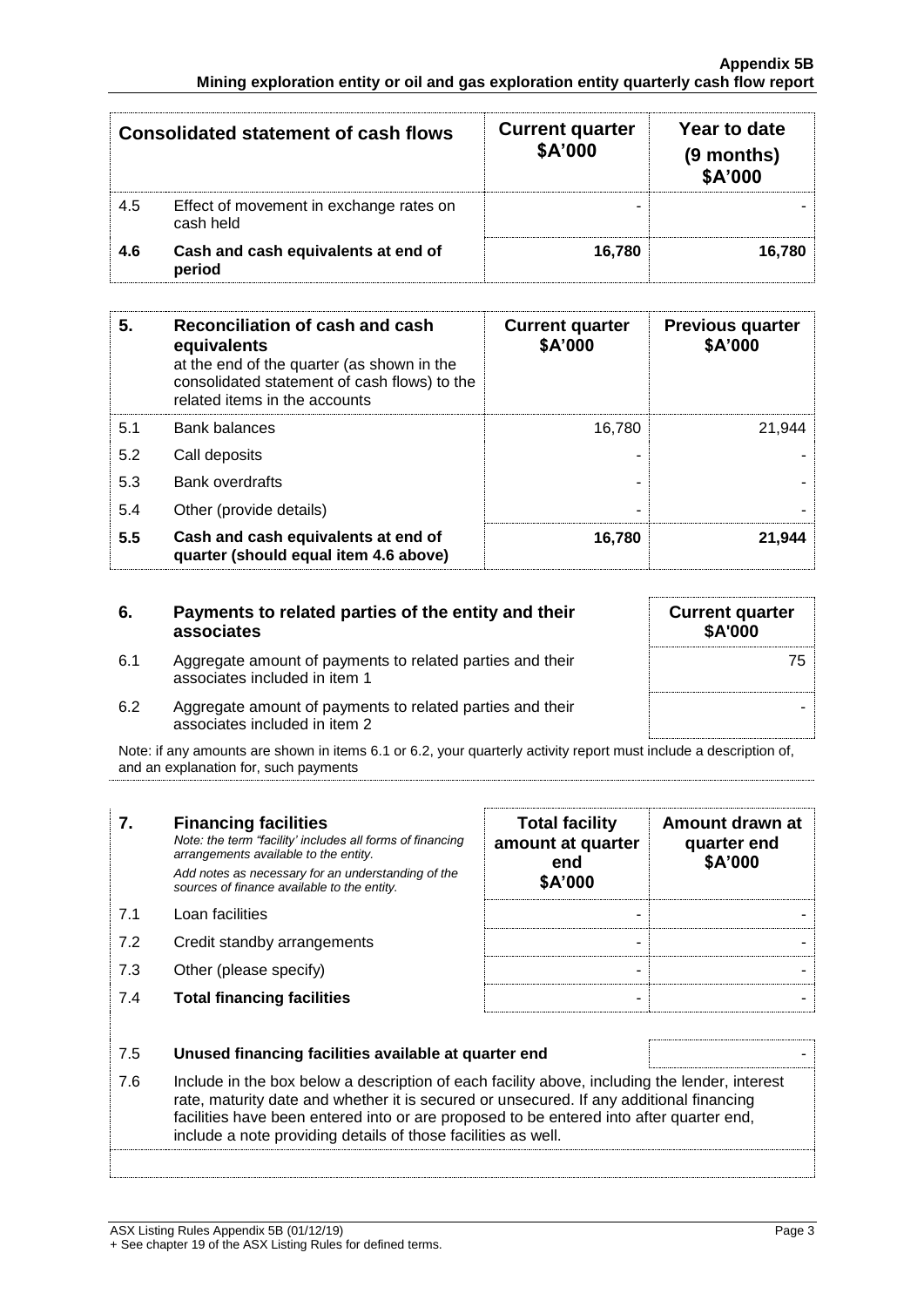#### **Appendix 5B Mining exploration entity or oil and gas exploration entity quarterly cash flow report**

| 8.  | Estimated cash available for future operating activities                                | \$A'000  |
|-----|-----------------------------------------------------------------------------------------|----------|
| 8.1 | Net cash from / (used in) operating activities (Item 1.9)                               | (2, 170) |
| 8.2 | Capitalised exploration & evaluation (Item 2.1(d))                                      | (2,804)  |
| 8.3 | Total relevant outgoings (Item $8.1 +$ Item $8.2$ )                                     | (4, 974) |
| 8.4 | Cash and cash equivalents at quarter end (Item 4.6)                                     | 16.780   |
| 8.5 | Unused finance facilities available at quarter end (Item 7.5)                           |          |
| 8.6 | Total available funding (Item $8.4$ + Item $8.5$ )                                      | 16,780   |
| 8.7 | Estimated quarters of funding available (Item 8.6 divided by<br>Item $8.3$ )            | 3.4      |
| R R | If Itam 8.7 is lass than 2 quarters, please provide apswers to the following questions: |          |

- 8.8 If Item 8.7 is less than 2 quarters, please provide answers to the following questions:
	- 1. Does the entity expect that it will continue to have the current level of net operating cash flows for the time being and, if not, why not?

Answer: N/A

2. Has the entity taken any steps, or does it propose to take any steps, to raise further cash to fund its operations and, if so, what are those steps and how likely does it believe that they will be successful?

#### Answer: N/A

3. Does the entity expect to be able to continue its operations and to meet its business objectives and, if so, on what basis?

Answer: N/A

### **Compliance statement**

- 1 This statement has been prepared in accordance with accounting standards and policies which comply with Listing Rule 19.11A.
- 2 This statement gives a true and fair view of the matters disclosed.

Date: ................................................................................... 29 April 2022

Authorised by: ...The Board of Poseidon Nickel Limited.......................... (Name of body or officer authorising release – see note 4)

#### **Notes**

- 1. This quarterly cash flow report and the accompanying activity report provide a basis for informing the market about the entity's activities for the past quarter, how they have been financed and the effect this has had on its cash position. An entity that wishes to disclose additional information over and above the minimum required under the Listing Rules is encouraged to do so.
- 2. If this quarterly cash flow report has been prepared in accordance with Australian Accounting Standards, the definitions in, and provisions of, *AASB 6: Exploration for and Evaluation of Mineral Resources* and *AASB 107: Statement of Cash Flows* apply to this report. If this quarterly cash flow report has been prepared in accordance with other accounting standards agreed by ASX pursuant to Listing Rule 19.11A, the corresponding equivalent standards apply to this report.